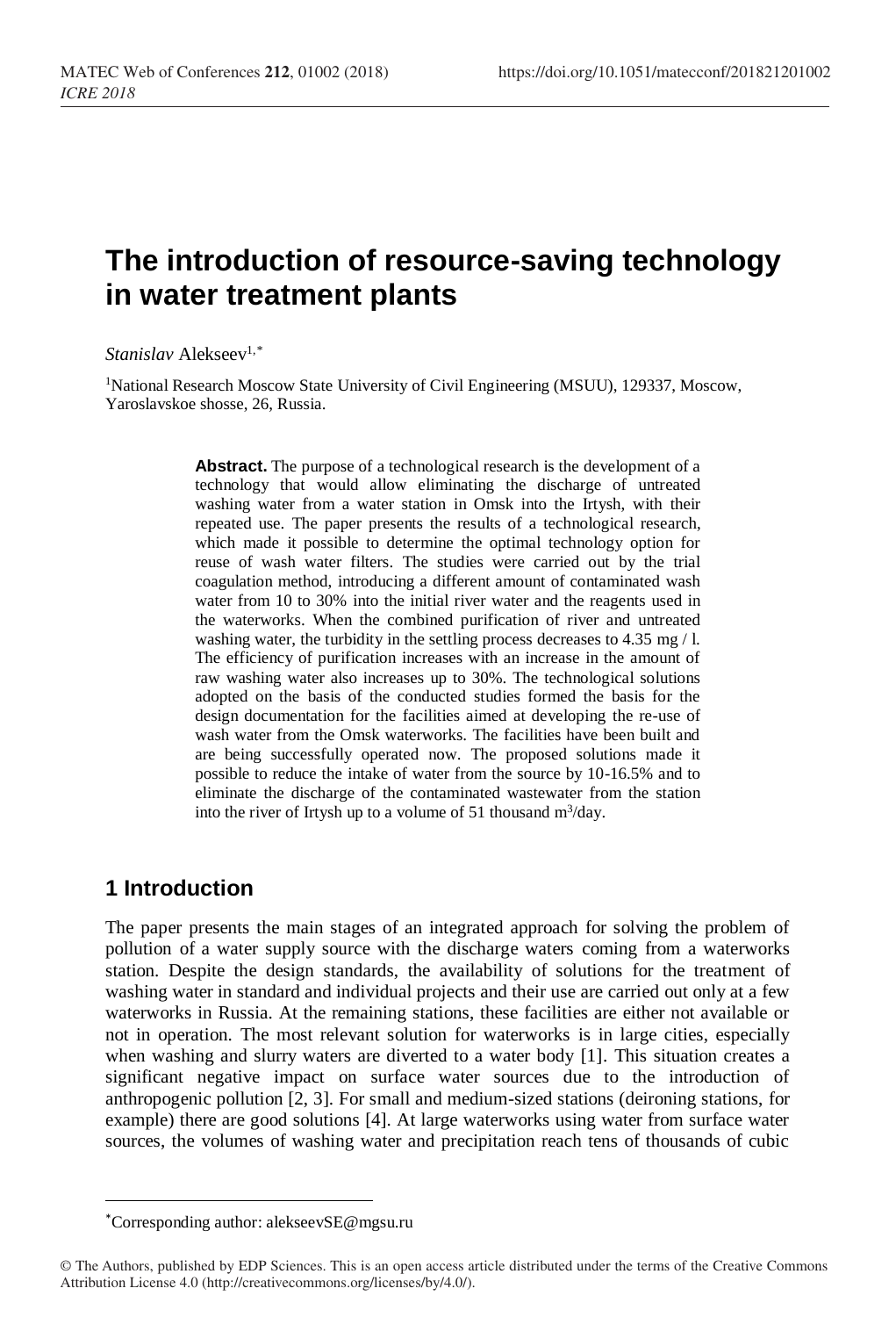meters per day. At some stations, the problem is solved by cleaning the washing water to the quality of drinking water [5, 6].

A number of studies on introducing the technology and facilities for the cleaning and reuse of wash water from early filters at different times were carried out by specialists from the Research Institute of Municipal Water Supply and Water Purification and the Moscow State University of Civil Engineering at waterworks in Kaluga, Yaroslavl, Izhevsk, Omsk, Arkhangelsk, Kirov, Syktyvkar, and others [2, 8]. Similar studies were carried out by other specialists at various waterworks [9, 10, 11].

A completed version of the problem solution was carried out by us at a water station in Omsk. The Irtysh river serves as a source of water. Water purification is carried out at water treatment facilities with a design capacity of  $610$  thousand  $m^3$ /day. Currently, there are two units for the purification of river water (2nd and 3rd).

At the time of starting the technological research, the washing water filters (WWF) were taken to a small reservoir-averager and then pumped into the mixer of the third block. A part of the WWF was discharged into the river Irtysh without cleaning. To eliminate the discharge of unclean WWF into the water source, the JSC OmskVodokanal decided to develop a process for their reuse at the waterworks, with the subsequent design and construction of a reuse unit for washing water.

#### **2 Materials and Methods**

The studies were carried out on the basis of water treatment facilities in Omsk in two directions of possible use of washing water: reagent-free and reagent cleaning and optimization of the process of joint treatment of river water and washing water from filters at the waterworks of the station.

An analysis was carried out of the station's existing data on the operation of its facilities, including the quality of initial water, marks and doses of reagents, the quality of water purification by steps and individual blocks.

For conducting laboratory studies, raw river water and WWF were used. The studies were carried out using the trial coagulation method [8], adding to the initial river water a different amount of WWP, up to 30% by volume. Water samples were treated with reagent doses being applied at the waterworks, or even smaller.

Studies to determine the effectiveness of reagent-free clarification of WWF were carried out in all periods of the year. The selected samples of WWF were allowed to stand for 1 hour, the turbidity of the water was determined by the photometric method according to a standard procedure. Studies on the effect of quality and quantity of WWFs when they were combined with river water on the process of water treatment were carried out under the same conditions as in the purification of river water. Water was added to the river water as a preliminarily clarified WWF (standing for 1 hour) and as an unlighted one. For a number of samples, extended monitoring of water quality indicators was carried out, including microbiological indicators for compliance with the requirements of the standard "Drinking Water: Hygienic Requirements for Water Quality of Centralized Drinking Water Supply Systems – Quality Control" (SanPiN 2.1.4-1074).

### **3 Results**

Analysis of water quality indicators of the Irtysh river allows us to characterize the water source as being a little polluted, with pronounced seasonal changes in the values of the main indicators. The maximum values of turbidity are reached in the flood period in the range of 52-72 mg/l. The lowest value is observed in the winter peropd, 2,3-3,9 mg/l. In the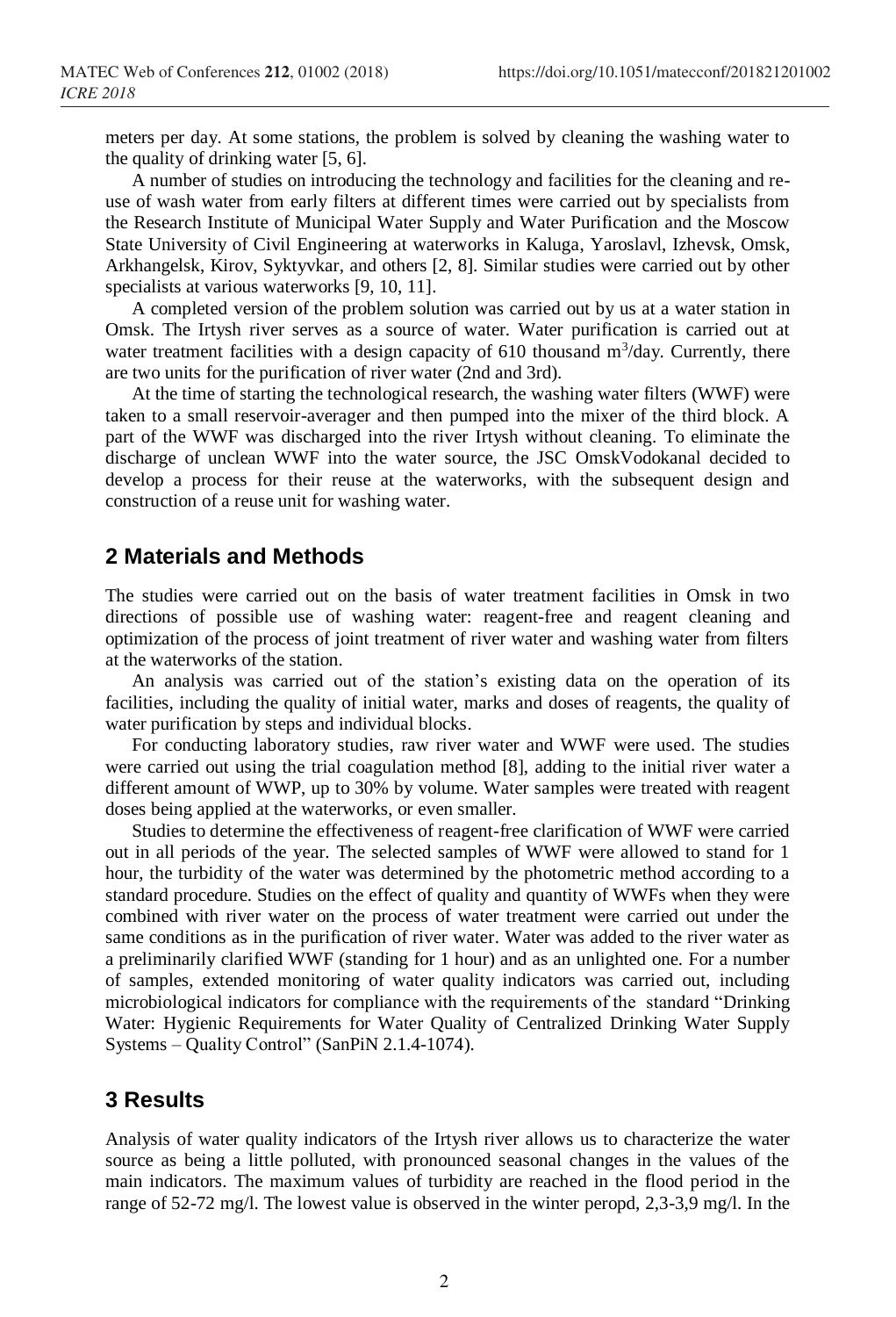summer period, the turbidity of water varies over a wide range of 8 to 34 mg/l. Throughout the year, the color of the river water is 20-27 degrees. Permanganate oxidation is at the level of permissible concentrations (5.0 mg O2 / L).

In terms of bacteriological contamination, the river water can also be classified as a low-polluted water.

Water purification at the station is carried out using coagulants of aluminum oxychloride (OXA) and a flocculant, an organic coagulant such as PolyDADMAC (FL-4540). Doses of reagents depend on the quality of the initial water, and mainly on the value of the turbidity index. According to several years of work of the station, during the year they significantly change: the dose of coagulant from 0.1 mg / l with periodic administration, up to 2.3 mg  $/1$  - during the flood period. The dose of FL-4540 is from 0.05 mg / l in winter to 0.11 mg / l during the flood period. Disinfection of water is carried out in two stages. The total dose of chlorine does not exceed 2.6 mg / l. The quality of purified drinking water meets the requirements of SanPiN 2.1.4.1074-01.

An important technological parameter characterizing the operation of treatment facilities is the turbidity of the standing water, which depends not only on the efficiency of the settling tanks, but also on the coagulation process [12]. The average annual turbidity of standing water at the facilities is 3.03-4.7 mg/l; it increases during the flood to 5.6-7.8 mg/l. The minimum turbidity of the clarified water is noted in the summer. The average efficiency of clarification of water in sedimentation tanks is 60-74%, the minimum is 11% in cold periods of the year with a small turbidity of the initial water, and the maximum is 82% in flood and summer.

The washing water from the filters, which is formed when using the FLA-4540 coagulant OXA and flocculant for the purification of river water, was characterized by high clarification efficiency in settling (Table 1), which was 78-98%.

| Indicators                                        | Unit of<br>measurement | Summer    | Autumn          | Winter    | Spring<br>(flood) |
|---------------------------------------------------|------------------------|-----------|-----------------|-----------|-------------------|
| Turbidity of the initial<br><b>PVP</b>            | mg/1                   | 63-78     | $13,1-$<br>16,7 | $4,8-5,1$ | 46,6-51,4         |
| Turbidity of a stationary<br><b>PVP</b>           | mg/1                   | $1,2-1,8$ | $2,9-3,19$      | 0.78      | 4,68              |
| Efficiency of clarification<br>(1 hour)           | $\%$                   | 98        | 78              | 84        | 90                |
| Efficiency of clarification<br>$(30 \text{ min})$ | $\frac{0}{0}$          | 93        | 70              | 80        | 87                |
| Filtrate turbidity                                | mg/1                   | 0.58      | 0.67            | 0,35      | 0.58              |

**Table 1.** Turbidity of wash water from filters.

This is due to the fact that the doses of reagents are correctly set at the station, the coagulation process is complete, and the flakes formed have a dense, strong structure and quickly settle. The use of reagents to clarify this washing water is practically not required. In one of the experiments, it was found that the turbidity in settling the wash water without reagents decreases on average from 13.5 to 2.56 mg/l. With reagents, however, the turbidity decreases to 1.44 mg/l.

Studies were conducted on the effect of WWF on the main process of water purification when they were returned to the mixer. The results obtained show that when the pre-fixed WWF is added in the amount of 0 to 30% of the total volume of the treated water, the efficiency of the clarification process increases. The Figure 1 shows the values of the clarity index of clarified water obtained after the joint treatment of river water and a permanent WWF.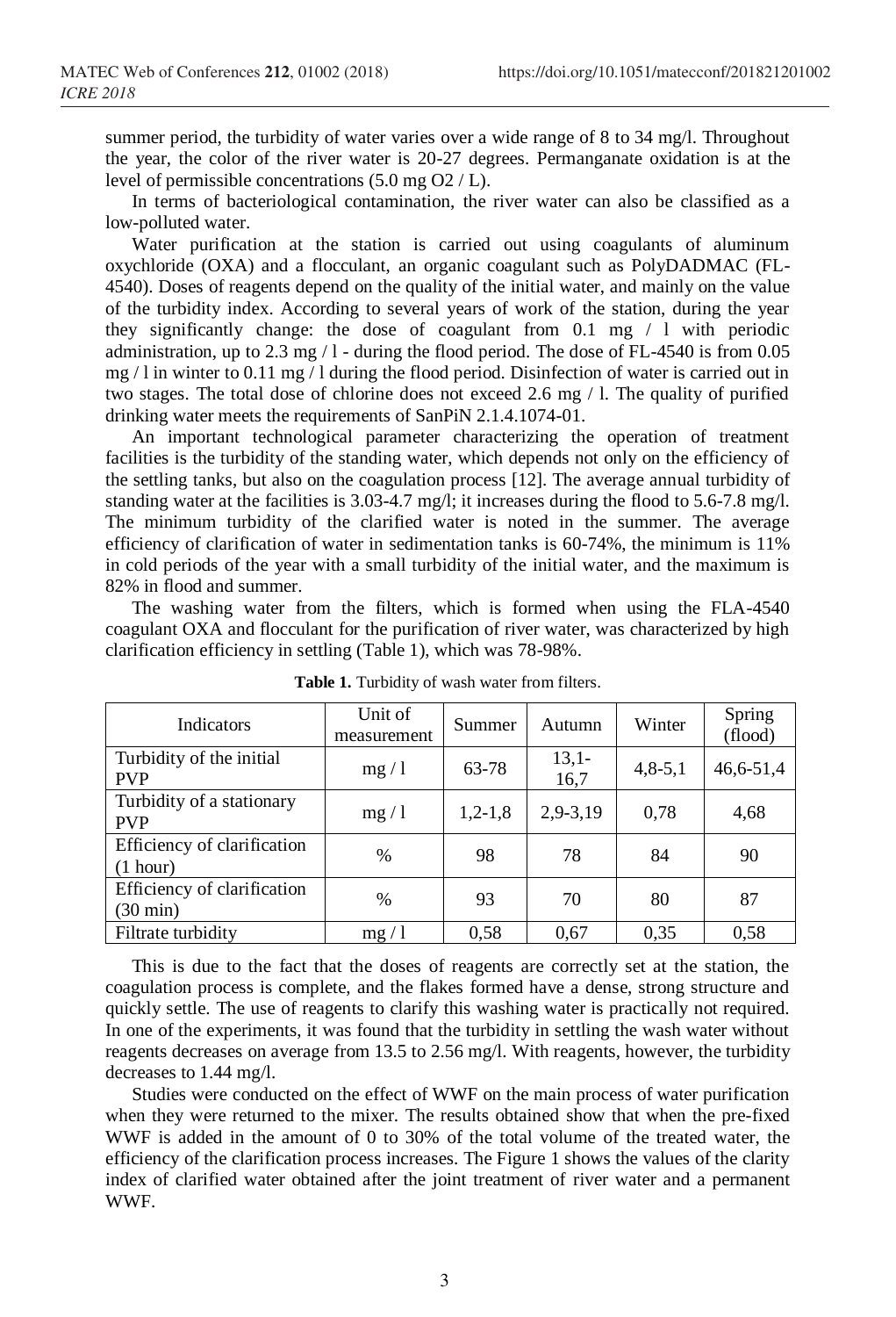Other results were obtained during the joint purification of river and untreated WWF (Figure 2).



Ratio of washing and river water,%

**Fig. 1.** The effect of the addition of purified WWLs on joint purification with river water.





With scarce doses of reagents (OXA, 0.3 mg/l and FL-4540, 0.05 mg/l), the turbidity of river water after sedimentation decreases only to 9.85 mg/l, and the efficiency of purification of the river water being mixed with the WWF reaches 47% and little depends on the share of WWF.

At sufficient doses of reagents (OXA, 0.50 mg/l and FL-4540, 0.150 mg/l), the turbidity of the river water after the settling tanks is reduced to  $4.35 \text{ mg/l}$ , and cleaning efficiency is increased to 33% with an increase in the amount of raw washing water added. In winter, the doses of reagents for water treatment were significantly lower than in other periods, but the tendency to improve the quality of treated water in the joint treatment of river and rinse water was maintained.

The quality of the filtrate is improved when the amount of the untreated WWL is added. With the combined treatment of river and wash water in certain periods of the year, it is possible to reduce the dose of reagents somewhat. At the station, -0. 15-0.16 mg/l of OXA and -0,09 mg/l of FL-4540 were applied, while adding the untreated WWL in the amount of 20-30% of the dose of reagents, according to studies, can be reduced to 0.1 mg/l and 0.07 mg/l, respectively.

Table 2 presents the characteristic results of experiments on the joint treatment of river and wash water from filters, when washing water is supplied to the head of the structures without preliminary cleaning in the most difficult, high water period of the year. The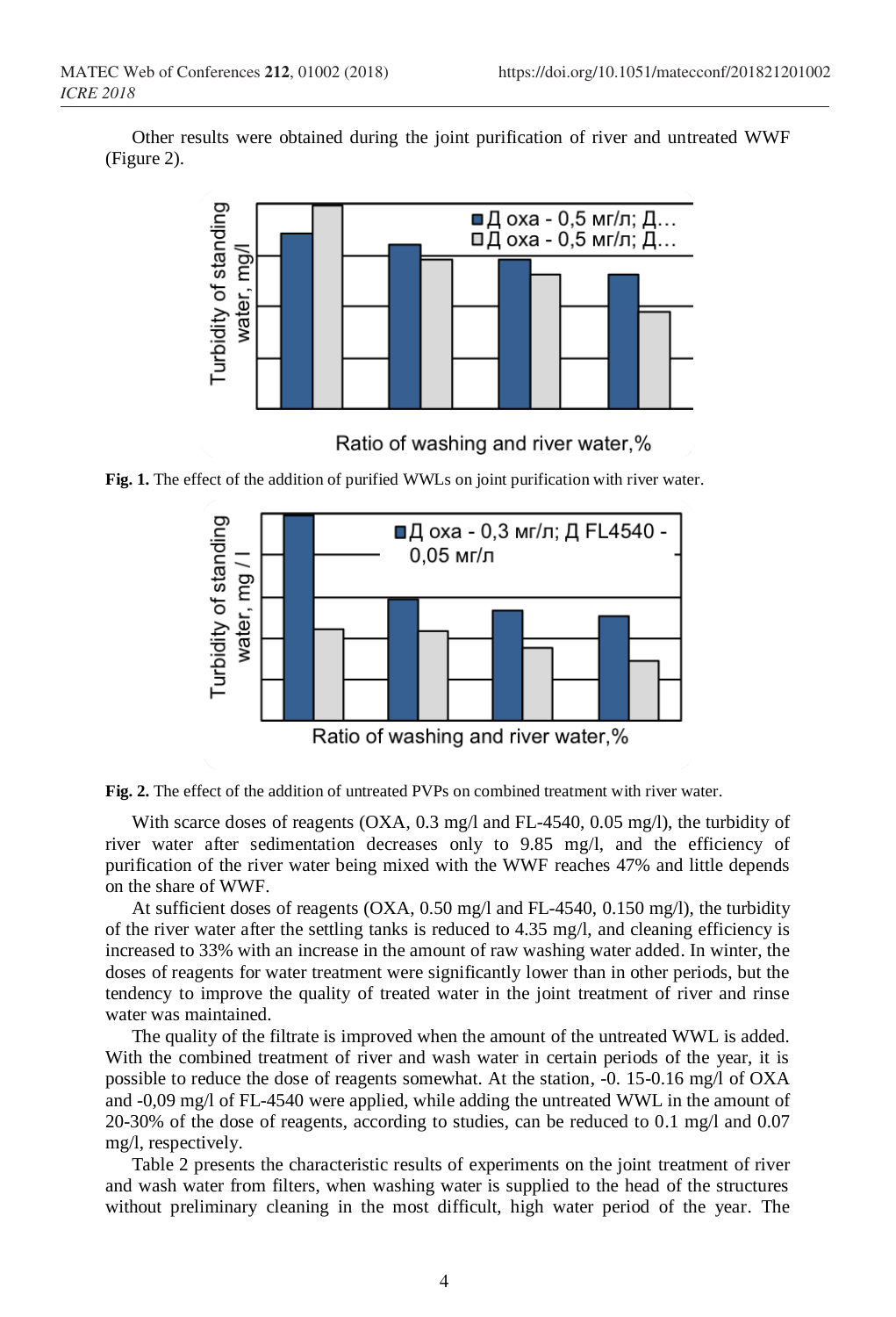turbidity of the river water was 45-55 mg/l, the turbidity of the non-clarified water was 44.5-46.4 mg/l, and the turbidity of the wash water after preliminary settling was 3.6 mg/l.

| No.                         | Dose of reagent, $mg/1$ |         | Ratio of WWL and river water, % |           |           |           |  |  |  |
|-----------------------------|-------------------------|---------|---------------------------------|-----------|-----------|-----------|--|--|--|
| experi-                     | <b>OXA</b>              | FL-4540 | 0/100                           | 10/90     | 20/80     | 30/70     |  |  |  |
| ment                        |                         |         |                                 |           |           |           |  |  |  |
| when mixed with a crude PVP |                         |         |                                 |           |           |           |  |  |  |
| 18                          | 1,0                     | 0.1     | $5,8/0,58^*$                    | 4,06/0,58 | 3,19/0,29 | 2,95/0,29 |  |  |  |
| 16                          | 1,2                     | 0.1     | 3,15/0,29                       | 2.32/0    | 1,9/0     | 2,03/0    |  |  |  |
| 12                          | 1,2                     | 0.13    | 2,47/0,58                       | 2,32/0,16 | 2,15/0    | 2,15/0    |  |  |  |
| when mixed with a fixed PVP |                         |         |                                 |           |           |           |  |  |  |
| 21                          | 1,0                     | 0.1     | 4,7/0,63                        | 3,62/0,29 | 2,86/0,29 | 2,73/0,16 |  |  |  |

**Table 2.** The values of the turbidity index of the purified water in the joint treatment of WWL and river water in the flood period.

\* Еurbidity of standing water /turbidity of filtrate, mg/l.

# **4 Discussion**

The pre-project technological studies carried out showed that the washing water from the filters at the water treatment plant, which is characterized by high clarification efficiency at sedimentation, the turbidity of the standing water is 3.02-4.68 mg/l. The return and reuse of WWL in an amount of 10 to 30% into the "head" of structures and their combined treatment with the original river water improves the purification process. So, the turbidity of the clarified water after settling tanks decreases in 1.5-2 times, and the filtered and disinfected water meets all requirements of SanPiN 2.1.4.1074-01. The results of the studies made it possible to recommend the use of wash water from these filters without purification for these water treatment plants. However, this cannot be a universal recommendation and wound require appropriate research for each source and station, as evidenced by the works [13, 14, 15].

Based on our technological research and proposed technological solutions, the design organization SibAkvaStroy LLC, with the participation of the RVC-Consulting LLC, completed a project for the construction of facilities for the re-use of washing water from a water supply station in Omsk. The facilities were built and put into operation in February 2015.

According to the data for 2015-2017, the volume of the returned WWL was in the range of 10-16.5%. Doses of reagents depended to a greater extent on the quality of the initial water and practically did not change with the launch of the WWL reuse structures.

The Figure 3 shows the monthly mean values of the turbidity of water being clarified in the sedimentation tanks of the second block of structures operating only on river water and the third block of structures operating on a mixture of river and the returning WWL . The commissioning of the WWL reuse facilities at the waterworks did not affect the quality of the treated drinking water. According to the data of 2017, the average monthly water turbidity indices supplied to the city were in the range 0.061-0.125 mg/l, and the chromaticity being within 1-4 degrees. The results of the microbiological analysis showed that the purified drinking water corresponded to the established requirements during the whole period of operation.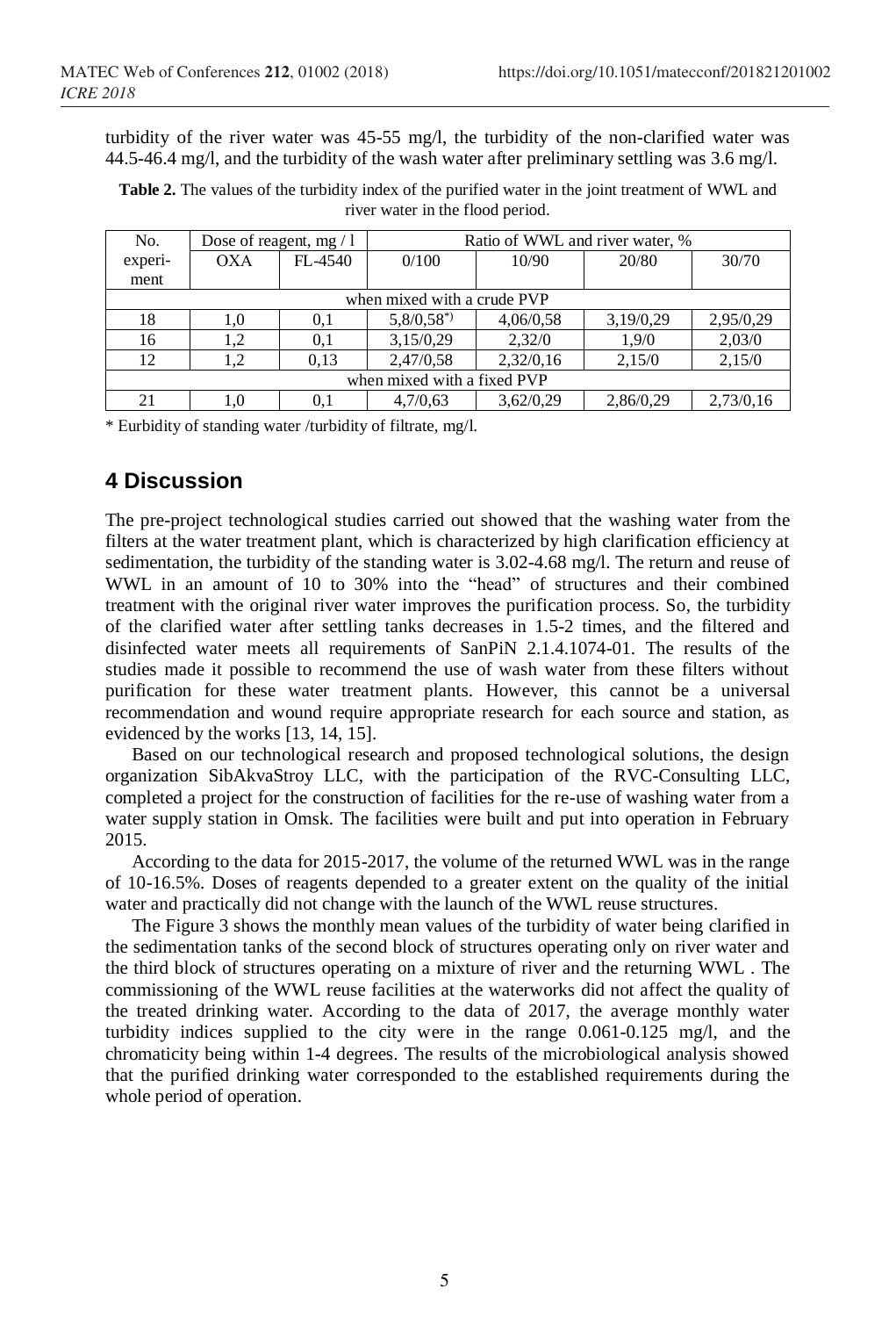

 $M<sub>1</sub>$  $M<sub>2</sub>$  $M<sub>3</sub>$  $M<sub>4</sub>$  $M<sub>5</sub>$ M6 M7 M8 M9 M10 M11 M12

**Fig. 3.** Mean values of clarity of the clarified water (mg / l) after sedimentation tanks of the 2nd and 3rd blocks of treatment facilities, 2017.

#### **5 Conclusion**

Our studies at a water station in Omsk show that it is expedient to aerate the wastewater and return to the "head" of the drinking water treatment facilities, in the amount up to 30% of the total flow of river water processed at the facilities. At the same time, the efficiency of water purification in sediment tanks is increased, and the quality of the purified drinking water in all indices, including microbiological ones, meets the requirements of SanPin.

Based on the research, a technological scheme was developed and a design of facilities for re-use of WWL was implemented. In 2015, a unit for the reuse of WWL was built and put into operation, so the main goal was achieved: the discharge of the contaminated wash water in the river of Irtysh was eliminated in the amount of  $36 \dots 51$  thousand m<sup>3</sup>/day and for this same volume the intake of river water decreased. Successful operation of the unit for 3 years has confirmed the main results of the research and the correctness of the developed technological and design solutions.

#### **References**

- 1. O. G. Primin, Clean Water: Problems and Solutions, **3-4**, 40-48 (2012).
- 2. V. L. Draginskiy, L. P. Alekseeva, Water Supply and Sanitary Engineering, **8**, 25-31 (2005).
- 3. E. I. Pupyrev, O. G*.* Primin, *Тhe Housing and Utility Complex of Russia* (Journal AST Publishing House, Moscow, 2012).
- 4. Yu. L. Skolubovich, E. L. Voitov, A. I. Karmalov, A. Yu. Skolubovich, Water Supply and Sanitary Engineering, **9**, 34-39 (2011).
- 5. Y. Skolubovich, E. Voytov, A. Skolubovich, L.Ilyina, IOP Conf. Ser.: Earth Environ. Sci, 90 (1), (2017).
- 6. V. N. Kuznetsov, Water supply and sanitary engineering, **11**[, 28-32 \(2](https://elibrary.ru/item.asp?id=24845379)015).
- 7. S. E. Alekseev, Collected papers Yakovlev Readings, 13-18, (2017).
- 8. V. L. Draginskii, L. P. Alekseeva, S. V. Getmantsev, *Coagulation in the technology of natural water purification* (Nauka, Moscow, 2005).